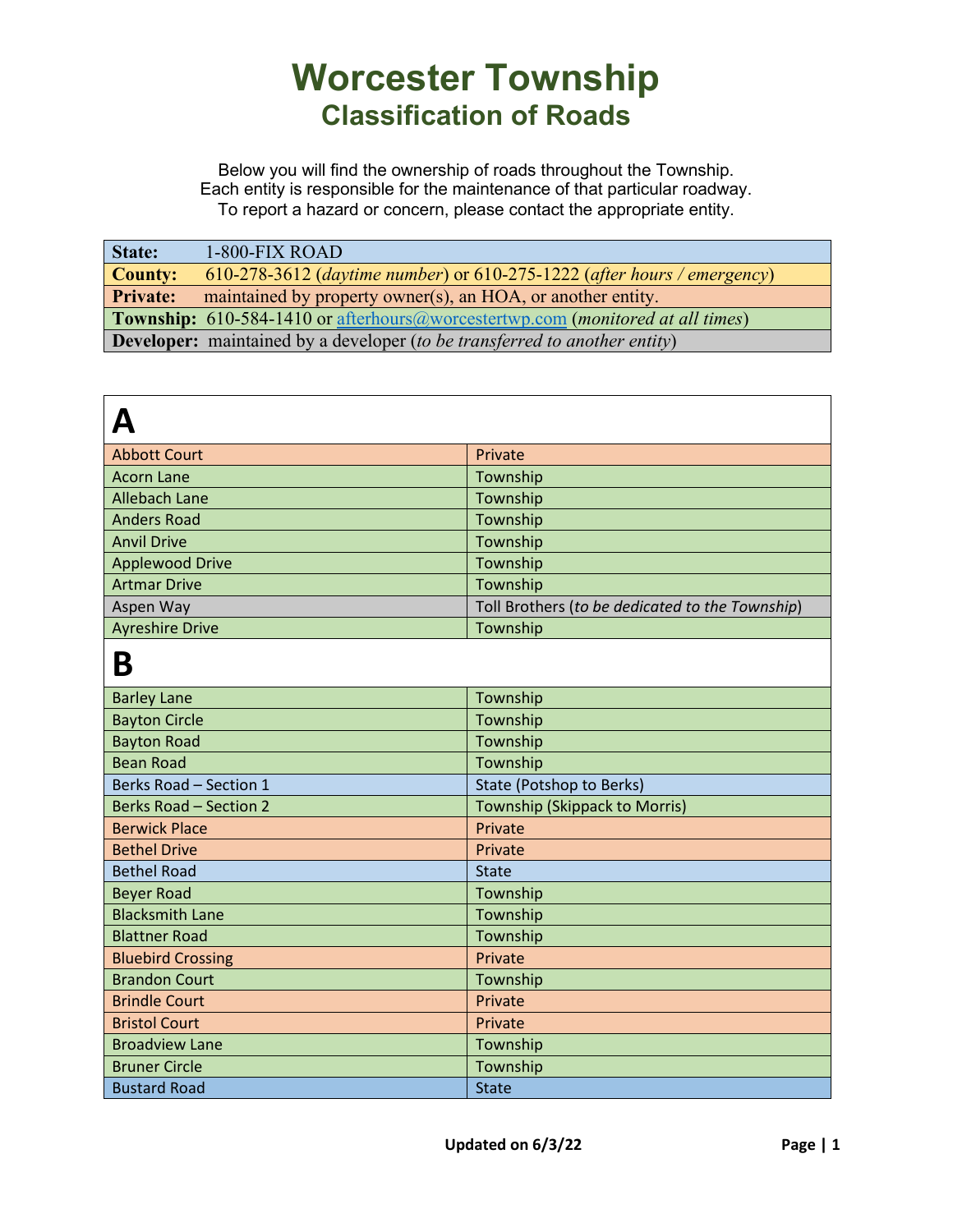| State:          | 1-800-FIX ROAD                                                                        |
|-----------------|---------------------------------------------------------------------------------------|
| <b>County:</b>  | 610-278-3612 (daytime number) or 610-275-1222 (after hours / emergency)               |
| <b>Private:</b> | maintained by property owner(s), an HOA, or another entity.                           |
|                 | <b>Township:</b> 610-584-1410 or afterhours@worcestertwp.com (monitored at all times) |
|                 | <b>Developer:</b> maintained by a developer (to be transferred to another entity)     |

| <b>Cardinal Crossing</b> | Private                                       |
|--------------------------|-----------------------------------------------|
| <b>Caspian Lane</b>      | Private                                       |
| <b>Cassel Road</b>       | Township                                      |
| <b>Cedars Road</b>       | Township                                      |
| <b>Center Bridge</b>     | Private                                       |
| <b>Center Point Lane</b> | Private                                       |
| <b>Chadwick Circle</b>   | Private                                       |
| <b>Cherry Circle</b>     | Private                                       |
| <b>Cedar Crossing</b>    | Private                                       |
| <b>Cedars Road</b>       | <b>Skippack Township (Skippack to Ernest)</b> |
| <b>Center Bridge</b>     | Private                                       |
| <b>Church Road</b>       | Township                                      |
| <b>Clydesdale Circle</b> | Private                                       |
| <b>Clyston Circle</b>    | Township                                      |
| <b>Clyston Road</b>      | Township                                      |
| <b>Cold Spring Road</b>  | Township                                      |
| Conestoga Lane           | Township                                      |
| <b>Conrad Way</b>        | Township                                      |
| <b>Country View Lane</b> | Township                                      |
| <b>Credley Lane</b>      | Township                                      |
| <b>Creekside Drive</b>   | Township                                      |
| <b>Crest Terrace</b>     | Township                                      |
| <b>Crestline Drive</b>   | Township                                      |
| <b>Curtis Lane</b>       | Township                                      |
| <b>Custer Way</b>        | Private                                       |
| D                        |                                               |
| Deep Meadow Lane         | Township                                      |
| <b>Deer Creek Road</b>   | Private                                       |
| <b>Defford Circle</b>    | Township                                      |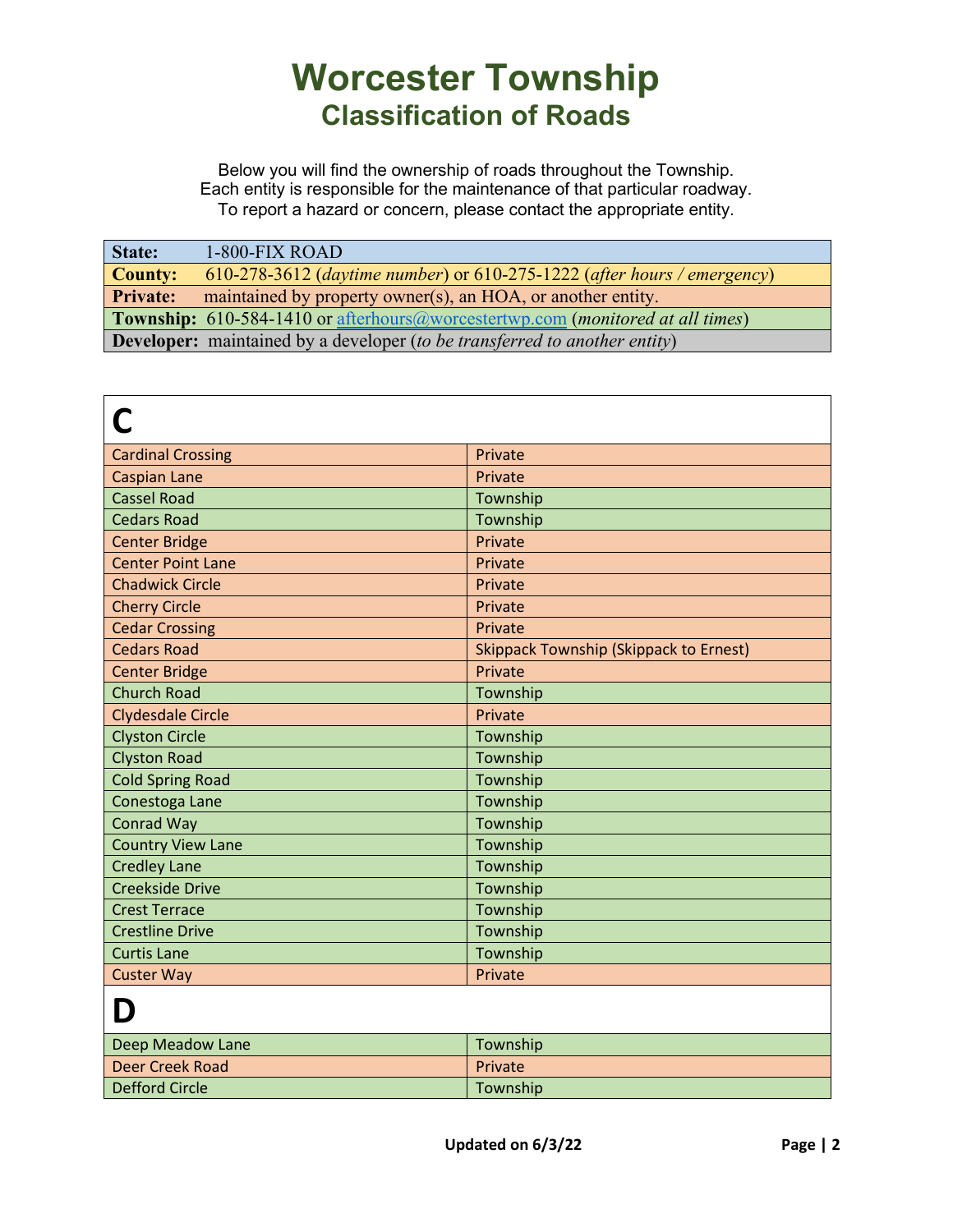Below you will find the ownership of roads throughout the Township. Each entity is responsible for the maintenance of that particular roadway. To report a hazard or concern, please contact the appropriate entity.

| State:          | <b>1-800-FIX ROAD</b>                                                                          |
|-----------------|------------------------------------------------------------------------------------------------|
| <b>County:</b>  | 610-278-3612 (daytime number) or 610-275-1222 (after hours / emergency)                        |
| <b>Private:</b> | maintained by property owner(s), an HOA, or another entity.                                    |
|                 | <b>Township:</b> 610-584-1410 or afterhours@worcestertwp.com ( <i>monitored at all times</i> ) |
|                 | <b>Developer:</b> maintained by a developer (to be transferred to another entity)              |

| Defford Road         | Township |
|----------------------|----------|
| Dell Road            | Township |
| Doe Brook Road       | Township |
| Dogwood Knowl        | Private  |
| Donna Lane           | Private  |
| Dotts Way            | Township |
| <b>Drake Court</b>   | Township |
| <b>Dunkirk Court</b> | Private  |
|                      |          |

| <b>East Adair Drive</b>     | Township                                        |
|-----------------------------|-------------------------------------------------|
| <b>East Mt. Kirk Avenue</b> | Township                                        |
| <b>Elder Way</b>            | Toll Brothers (to be dedicated to the Township) |
| <b>Elm Circle</b>           | Private                                         |
| <b>Ernest Lane</b>          | Township                                        |
| <b>Essex Court</b>          | Private                                         |
| <b>Ethel Avenue</b>         | Township                                        |

**F**

| Fawn Road               | Township                                |
|-------------------------|-----------------------------------------|
| <b>Fieldcrest Way</b>   | Township                                |
| <b>Fisher Road</b>      | Township                                |
| <b>Founders Village</b> | Private                                 |
| Frog Hollow Road        | Township                                |
| Fry Road                | Township (Bustard to Township boundary) |

**G**

| <b>Germantown Pike</b>           | County (Grange to N. Trooper)                 |
|----------------------------------|-----------------------------------------------|
| <b>Glenview Drive</b>            | Township                                      |
| Grange Avenue - Section 1        | Township (Water Street to Green Hill)         |
| <b>Grange Avenue - Section 2</b> | Township (Mill to Water Street)               |
| Grange Avenue - Section 3        | <b>Skippack Township (Germantown to Mill)</b> |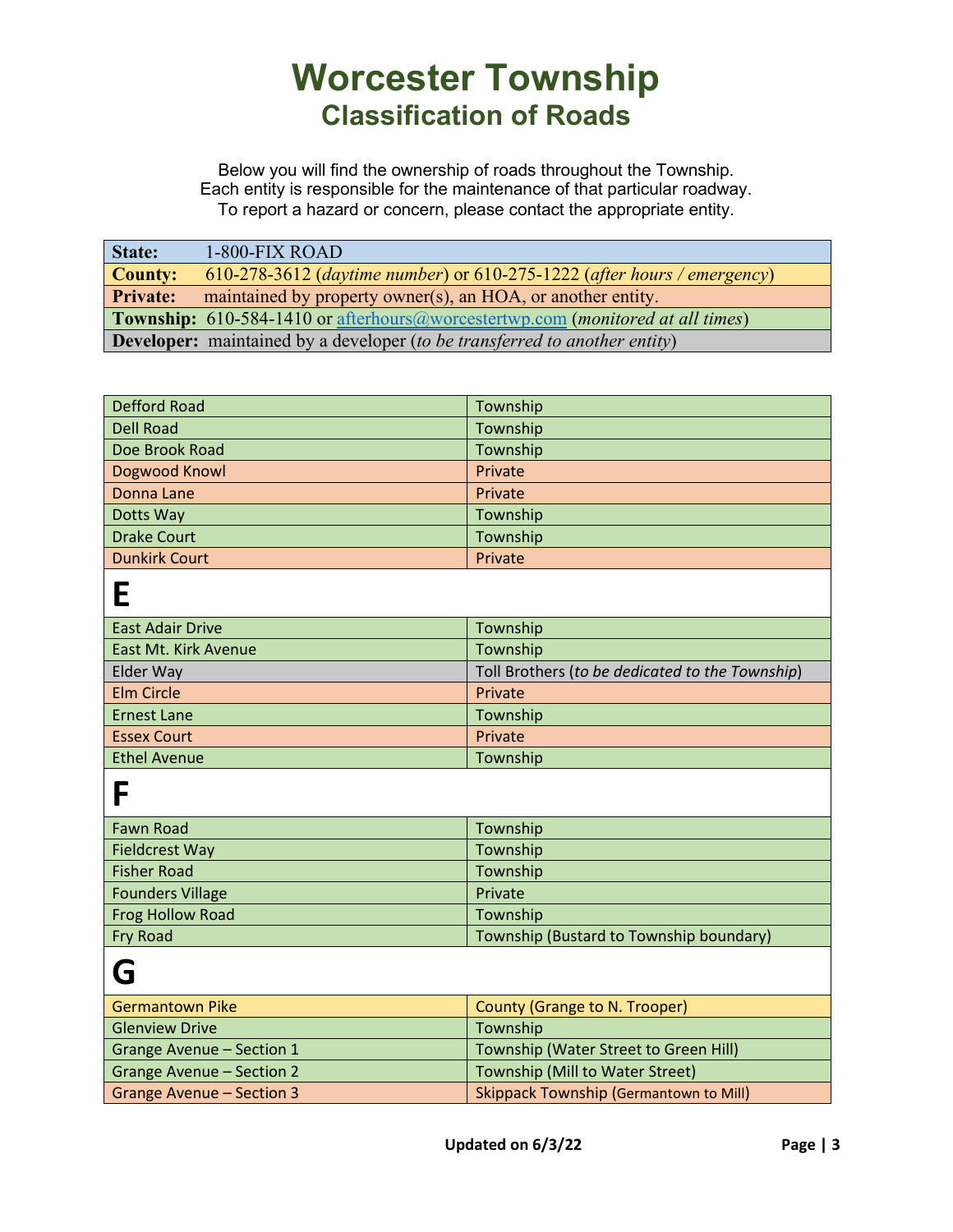| State:          | 1-800-FIX ROAD                                                                        |
|-----------------|---------------------------------------------------------------------------------------|
| <b>County:</b>  | 610-278-3612 (daytime number) or 610-275-1222 (after hours / emergency)               |
| <b>Private:</b> | maintained by property owner(s), an HOA, or another entity.                           |
|                 | <b>Township:</b> 610-584-1410 or afterhours@worcestertwp.com (monitored at all times) |
|                 | <b>Developer:</b> maintained by a developer (to be transferred to another entity)     |

| Grange Avenue - Section 4 | State (Water Street to Water Street Road)       |
|---------------------------|-------------------------------------------------|
| <b>Grant Road</b>         | Private                                         |
| <b>Green Briar Drive</b>  | Township                                        |
| <b>Green Hill Road</b>    | Township                                        |
| <b>Griffith Road</b>      | Township                                        |
| H                         |                                                 |
| <b>Haines Way</b>         | Private                                         |
| <b>Hampton Court</b>      | Private                                         |
| <b>Harvest Lane</b>       | Private                                         |
| <b>Hawks Nest Lane</b>    | Township                                        |
| Hawthorn Way              | Toll Brothers (to be dedicated to the Township) |
| <b>Hedge Row Circle</b>   | Private                                         |
| <b>Hedwig Lane</b>        | Township                                        |
| <b>Heebner Road</b>       | Township                                        |
| <b>Hemlock Circle</b>     | Private                                         |
| <b>Heritage Drive</b>     | Private                                         |
| <b>Hickory Heights</b>    | Private                                         |
| <b>Hickory Hill Drive</b> | Township                                        |
| <b>Highview Drive</b>     | Township                                        |
| <b>Hillcrest Drive</b>    | Township                                        |
| <b>Hillside Circle</b>    | Township                                        |
| <b>Hogarth Lane</b>       | Township                                        |
| <b>Hollis Road</b>        | Township                                        |
| <b>Hollow Road</b>        | Township                                        |
| <b>Holly House</b>        | Private                                         |
| <b>Horseshoe Lane</b>     | Township                                        |
| <b>Houpt Way</b>          | Township                                        |
| <b>Hunt Valley Road</b>   | Township                                        |
|                           |                                                 |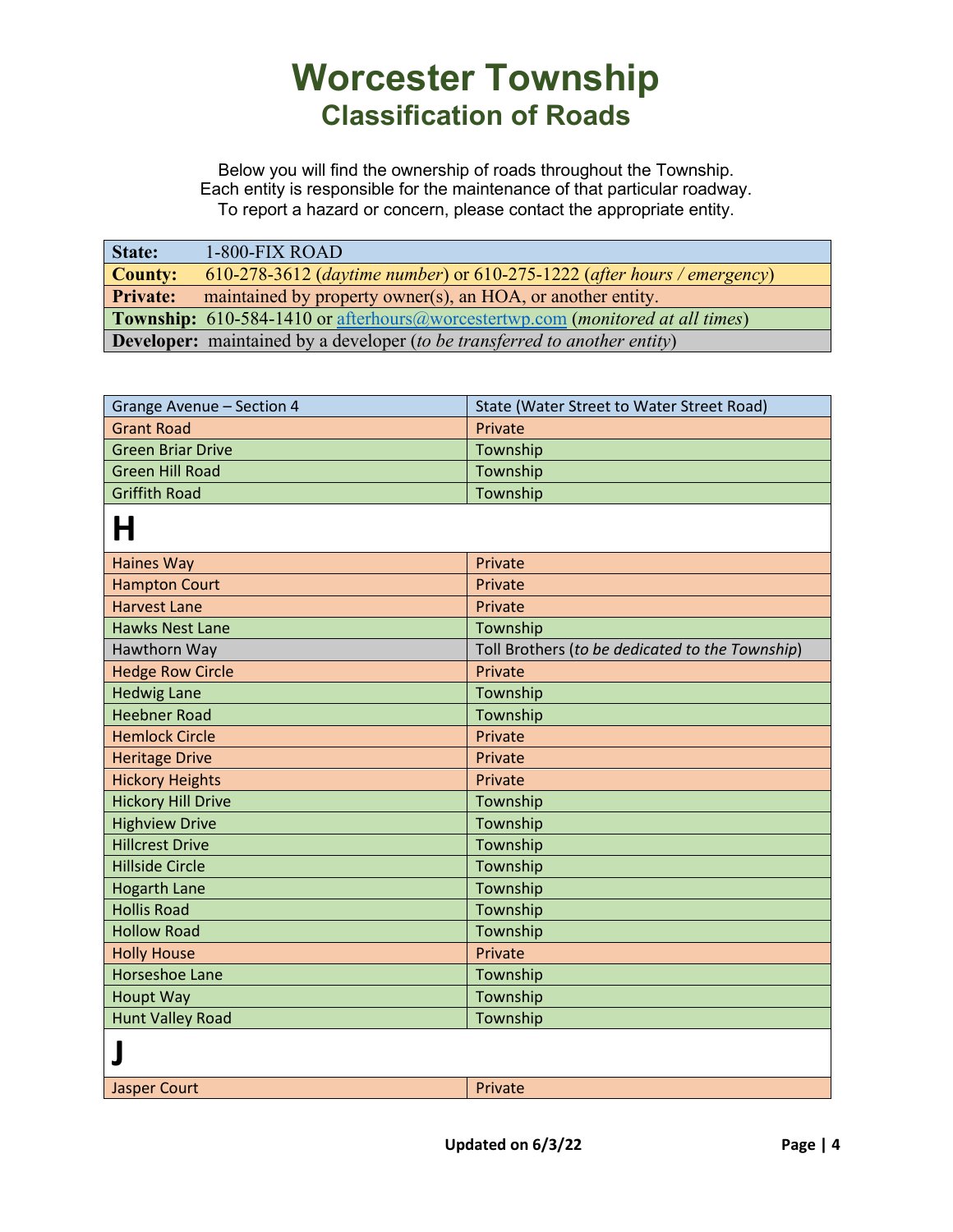| State:          | $1-800-FIX$ ROAD                                                                      |
|-----------------|---------------------------------------------------------------------------------------|
| <b>County:</b>  | 610-278-3612 (daytime number) or 610-275-1222 (after hours / emergency)               |
| <b>Private:</b> | maintained by property owner(s), an HOA, or another entity.                           |
|                 | <b>Township:</b> 610-584-1410 or afterhours@worcestertwp.com (monitored at all times) |
|                 | <b>Developer:</b> maintained by a developer (to be transferred to another entity)     |

| Κ                        |                                                                                           |
|--------------------------|-------------------------------------------------------------------------------------------|
| <b>Keyser Road</b>       | Township                                                                                  |
| <b>Kriebel Mill Road</b> | Township                                                                                  |
|                          |                                                                                           |
| <b>Landis Road</b>       | Township                                                                                  |
| <b>Laurel House</b>      | Private                                                                                   |
| <b>Liberty Lane</b>      | Private                                                                                   |
| Linden Way               | Toll Brothers (to be dedicated to the Township)                                           |
| <b>Little Creek Lane</b> | Township                                                                                  |
| <b>Locust Drive</b>      | Township                                                                                  |
| Longmeadow Road          | Township                                                                                  |
| M                        |                                                                                           |
| <b>Manion Lane</b>       | Toll Brothers (to be dedicated to the Township)                                           |
| <b>Mann Road</b>         | Township                                                                                  |
| <b>Maple Circle</b>      | Private                                                                                   |
| <b>Markley Avenue</b>    | Township                                                                                  |
| <b>Meadow Lane</b>       | Township                                                                                  |
| <b>Meadowbrook Drive</b> | Private                                                                                   |
| <b>Meadow View Lane</b>  | Private                                                                                   |
| <b>Merion Way</b>        | Township                                                                                  |
| Merrybrook Road          | Township                                                                                  |
| <b>Meadowlark Pt</b>     | Private                                                                                   |
| <b>Methacton Avenue</b>  | Township                                                                                  |
| <b>Mill Road</b>         | Township                                                                                  |
| <b>Mohill Drive</b>      | Private                                                                                   |
| Morris Road - Section 1  | Upper Gwynedd Twp (Valley Forge to North Wales)                                           |
| Morris Road - Section 2  | Township (Wentz Church to Valley Forge)<br>* snow removal provided by Towamencin Township |
| Mt. Kirk Avenue          | Township                                                                                  |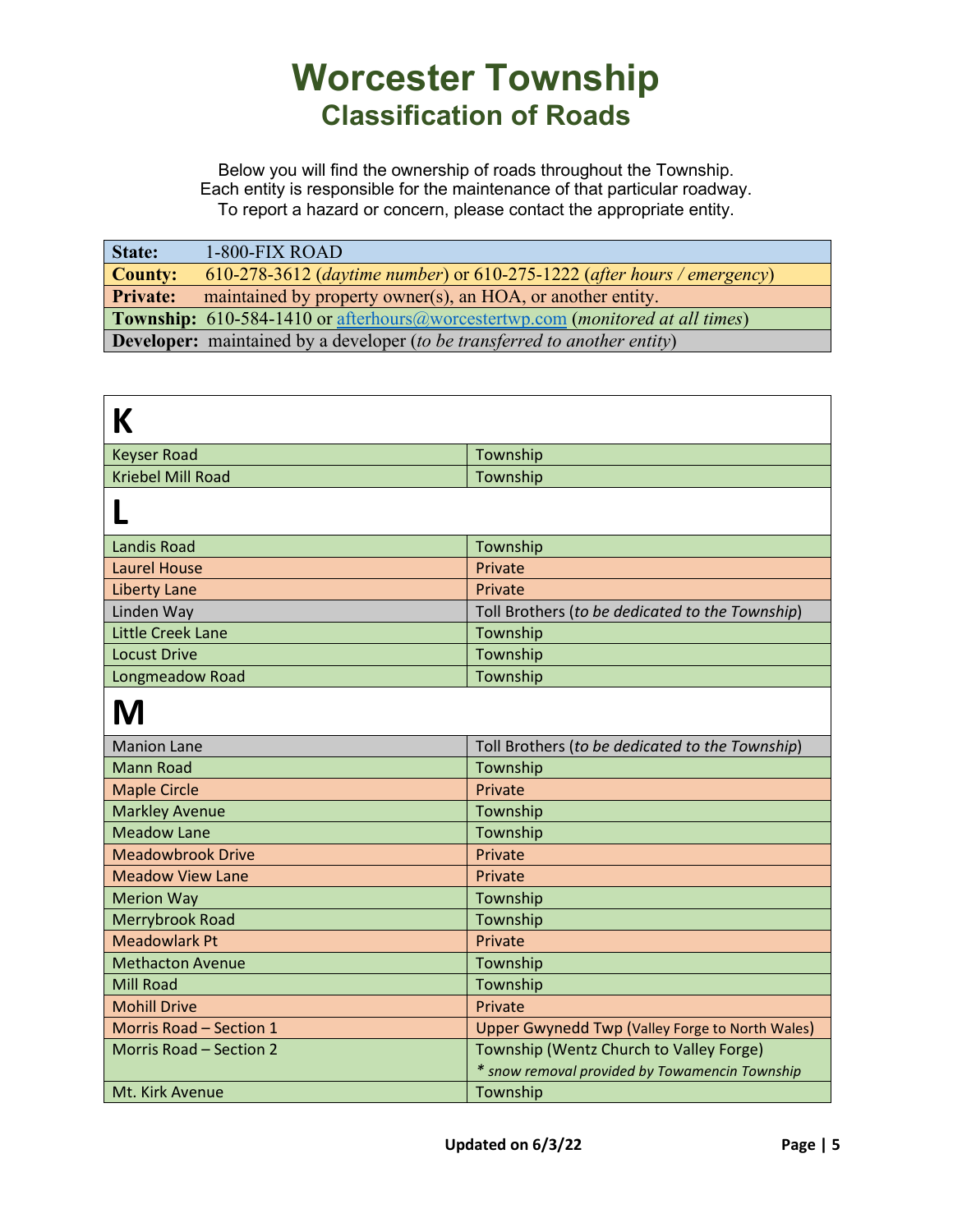| State:                                                                                         | 1-800-FIX ROAD                                                                    |
|------------------------------------------------------------------------------------------------|-----------------------------------------------------------------------------------|
| <b>County:</b>                                                                                 | 610-278-3612 (daytime number) or $610-275-1222$ (after hours / emergency)         |
| <b>Private:</b>                                                                                | maintained by property owner(s), an HOA, or another entity.                       |
| <b>Township:</b> 610-584-1410 or afterhours@worcestertwp.com ( <i>monitored at all times</i> ) |                                                                                   |
|                                                                                                | <b>Developer:</b> maintained by a developer (to be transferred to another entity) |

| Muirfield Way                | Township                                             |
|------------------------------|------------------------------------------------------|
| <b>Mustang Way</b>           | Private                                              |
| N                            |                                                      |
| <b>Nicole Drive</b>          | Township                                             |
| North Wales Road -Section 1  | <b>Whitpain Township (Township Line to Skippack)</b> |
| North Wales Road - Section 2 | <b>Township (Skippack to Morris)</b>                 |
| Nyce Way                     | Township                                             |
| O                            |                                                      |
| <b>Oak Circle</b>            | Private                                              |
| <b>Oak Terrace</b>           | Township                                             |
| <b>Old Orchard Road</b>      | Township                                             |
| <b>Old Farm Lane</b>         | Private                                              |
| <b>Old Forge Road</b>        | Township                                             |
| <b>Orchard Circle</b>        | Private                                              |
| <b>Overhill Drive</b>        | Township                                             |
| <b>Oxford Court</b>          | Private                                              |
| P                            |                                                      |
| <b>Park Avenue</b>           | <b>State</b>                                         |
| <b>Patriot Lane</b>          | Private                                              |
| <b>Pawlingsford Road</b>     | Township                                             |
| <b>Pheasant Run</b>          | Private                                              |
| <b>Pine Croft</b>            | Private                                              |
| <b>Plumlyn Avenue</b>        | Township                                             |
| <b>Pondview Drive</b>        | Township                                             |
| Potshop Road - Section 1     | <b>State (Berks to Township Line)</b>                |
| Potshop Road - Section 2     | Township (Valley Forge to Berks)                     |
| <b>Preble Circle</b>         | Township                                             |
|                              |                                                      |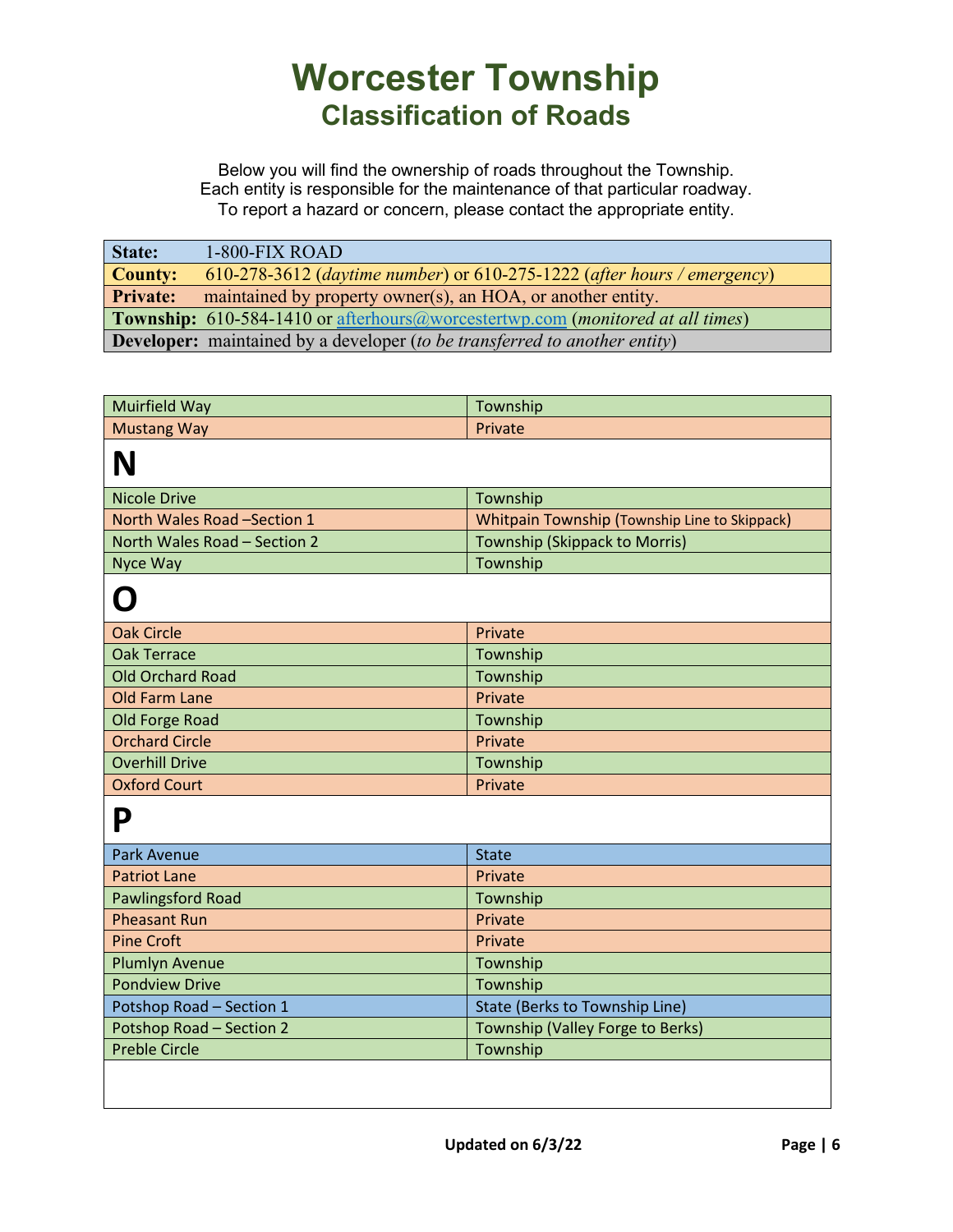| State:                                                                                         | $1-800-FIX$ ROAD                                                        |
|------------------------------------------------------------------------------------------------|-------------------------------------------------------------------------|
| <b>County:</b>                                                                                 | 610-278-3612 (daytime number) or 610-275-1222 (after hours / emergency) |
| <b>Private:</b>                                                                                | maintained by property owner(s), an HOA, or another entity.             |
| <b>Township:</b> 610-584-1410 or afterhours@worcestertwp.com ( <i>monitored at all times</i> ) |                                                                         |
| <b>Developer:</b> maintained by a developer (to be transferred to another entity)              |                                                                         |

| <b>Quail Run</b>         | Township                            |
|--------------------------|-------------------------------------|
| <b>Quarry Hall Road</b>  | Township                            |
| R                        |                                     |
| <b>Radcliff Court</b>    | Private                             |
| <b>Reichenbach Road</b>  | Township                            |
| <b>Reiner Road</b>       | Township                            |
| <b>Resolution Way</b>    | Pulte (to be dedicated to Township) |
| S                        |                                     |
| Saddle Wood Court        | Township                            |
| Scheid Way               | Township                            |
| <b>Schultz Road</b>      | County                              |
| <b>Shady Lane</b>        | Township                            |
| <b>Shearer Road</b>      | Township                            |
| <b>Shefley Lane</b>      | Township                            |
| <b>Shire Drive</b>       | Private                             |
| <b>Shutt Mill Road</b>   | Township                            |
| <b>Sibel Circle</b>      | Township                            |
| <b>Silo Mill Lane</b>    | Private                             |
| <b>Skippack Pike</b>     | <b>State</b>                        |
| <b>Slough Drive</b>      | Township                            |
| <b>Smith Road</b>        | Township                            |
| <b>Spring Creek Road</b> | Township                            |
| <b>Spring Hill Road</b>  | Township                            |
| <b>Spruce Circle</b>     | Private                             |
| <b>Spruce Run</b>        | Private                             |
| St. David's Lane         | Private                             |
| <b>Steelman Road</b>     | Township                            |
| <b>Steiger Road</b>      | Township                            |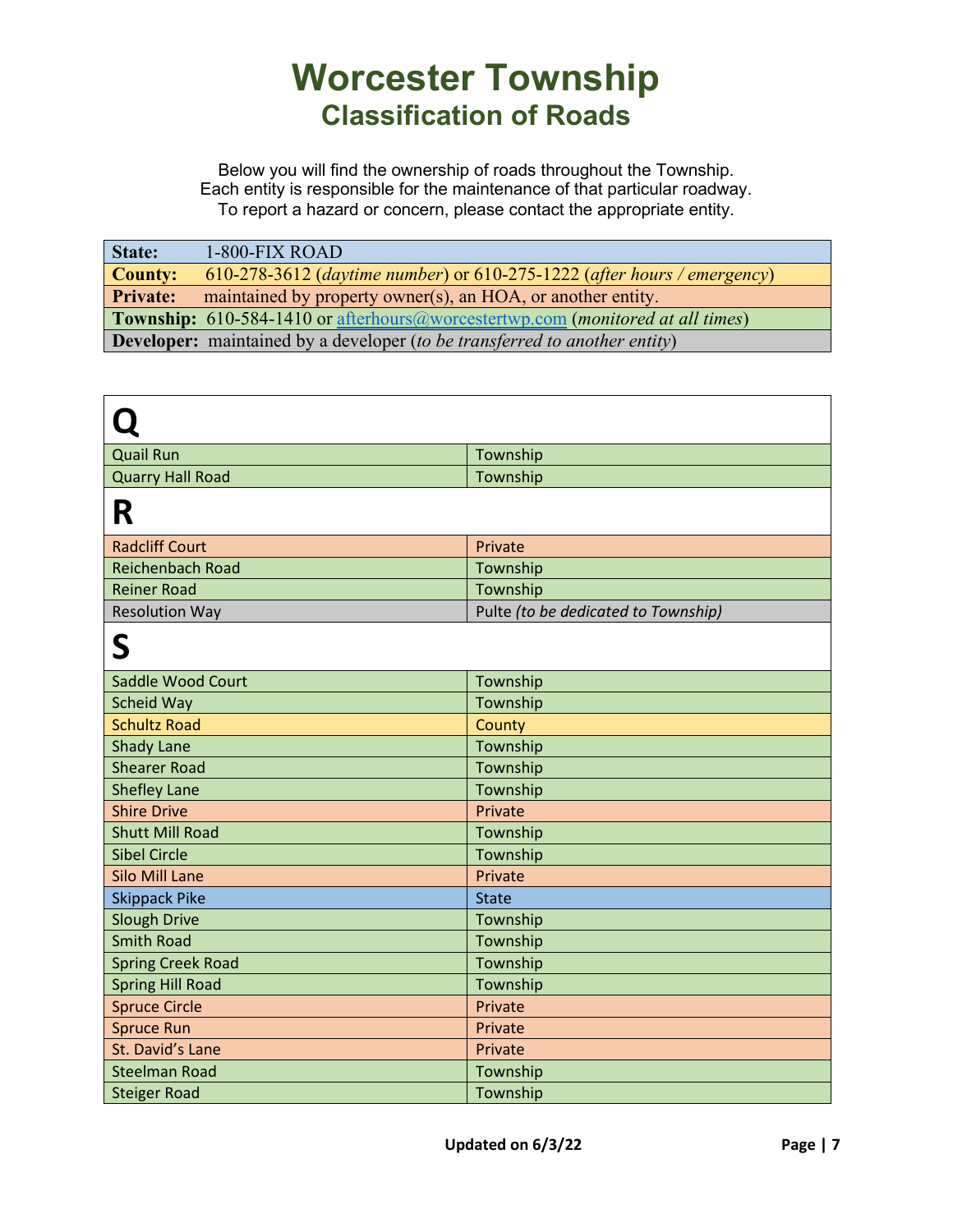| State:                                                                                         | 1-800-FIX ROAD                                                                    |
|------------------------------------------------------------------------------------------------|-----------------------------------------------------------------------------------|
| <b>County:</b>                                                                                 | 610-278-3612 (daytime number) or 610-275-1222 (after hours / emergency)           |
| <b>Private:</b>                                                                                | maintained by property owner(s), an HOA, or another entity.                       |
| <b>Township:</b> 610-584-1410 or afterhours@worcestertwp.com ( <i>monitored at all times</i> ) |                                                                                   |
|                                                                                                | <b>Developer:</b> maintained by a developer (to be transferred to another entity) |

| <b>Stony Creek Road</b>   | Township                                   |
|---------------------------|--------------------------------------------|
| <b>Stuart Way</b>         | Township                                   |
| <b>Stump Hall Road</b>    | <b>State</b>                               |
| <b>Sunny Ayre Drive</b>   | Township                                   |
| <b>Sycamore Circle</b>    | Private                                    |
|                           |                                            |
| <b>Tamarack Circle</b>    | Toll Brothers (to be dedicated to the HOA) |
| <b>Township Line Road</b> | <b>State (Trooper to North Wales)</b>      |
| Trooper Road - Section 1  | State (Township boundary to Woodlyn)       |
| Trooper Road - Section 2  | State (Woodlyn to Township Line)           |
| Trooper Road - Section 3  | Township (Township Line to Potshop)        |
| Two's Glen                | Private                                    |
| U                         |                                            |
| <b>Umbrell Drive</b>      | Toll Brothers (to be dedicated to the HOA) |
| <b>Unruh Lane</b>         | Township (Towamencin Township)             |
|                           |                                            |
| <b>Valley Forge Road</b>  | <b>State</b>                               |
| <b>Vienna Avenue</b>      | Private                                    |
| W                         |                                            |
| <b>Wanda Lane</b>         | Township                                   |
| <b>Warner Road</b>        | Township                                   |
| <b>Water Street Road</b>  | <b>State</b>                               |
| <b>West Adair Drive</b>   | Township                                   |
| <b>Westhill Way</b>       | Private                                    |
| <b>Weber Road</b>         | Township                                   |
| <b>Weigner Road</b>       | Township                                   |
| <b>Wentz Church Road</b>  | Township                                   |
| <b>Wheatsheaf Lane</b>    | Private                                    |
|                           |                                            |